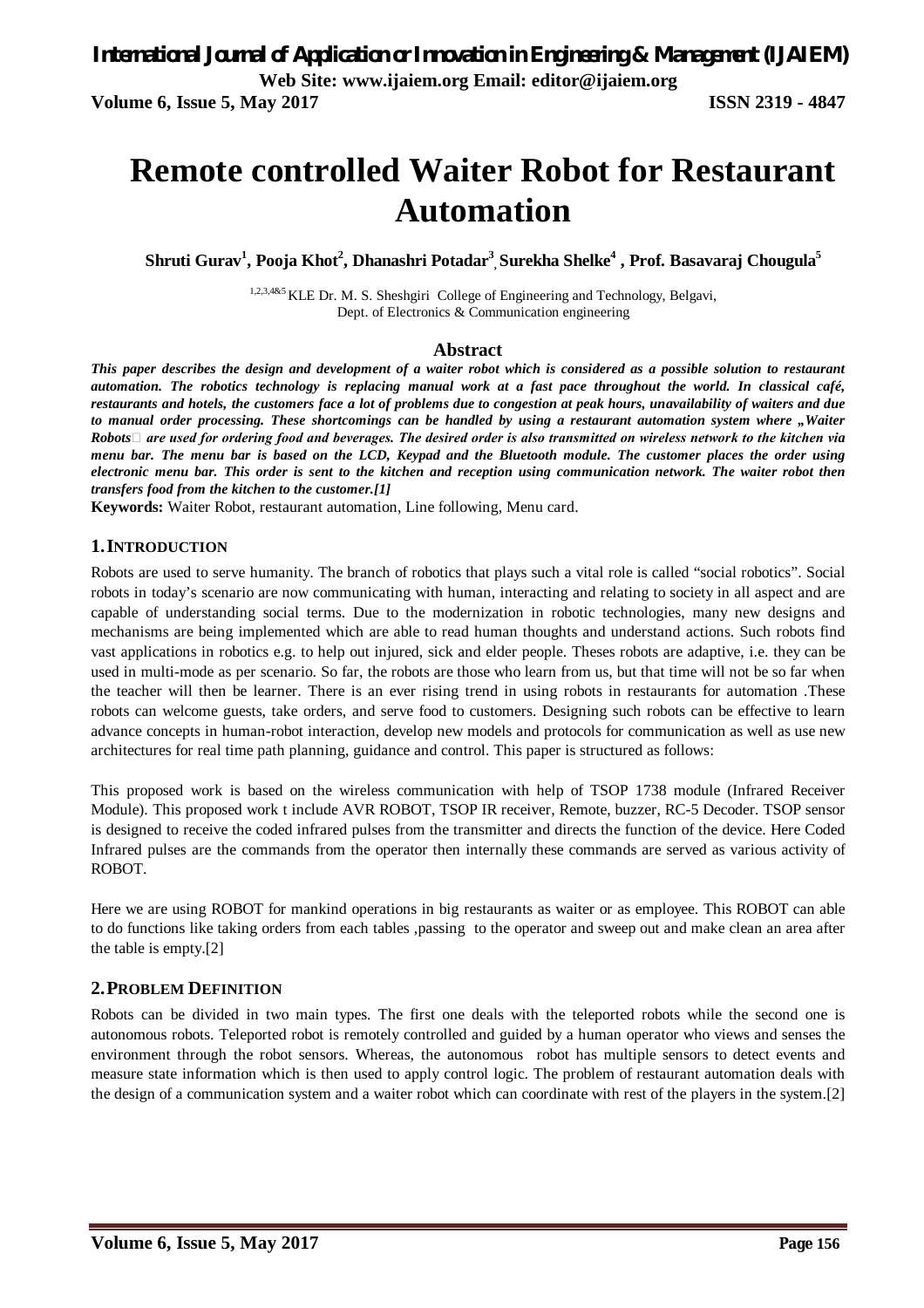## *International Journal of Application or Innovation in Engineering & Management (IJAIEM)* **Web Site: www.ijaiem.org Email: editor@ijaiem.org**

**Volume 6, Issue 5, May 2017 ISSN 2319 - 4847**

#### **3.DESIGN OF WAITER ROBOT**

The robotic technology takes the place of manual work. In manual café systems. One can witness a lot of problems. The robot waiter is an innovation and the concept can be used for restaurant automation in various fast food chains. The robot waiter works as a line following robot for which sensors are used. The project has two important parts namely the Menu Bar and the Robot itself. The robot waiter will work on the phenomenon of line following, we have used six IR sensors; the three sensors in the centre are used for line following and set the robot waiter on line. The other two sensors installed on sides are used for table counting, i.e. if the robot count one, it means that it has stopped on the first table, and if the robot count two, the robot has stopped on the second table for few seconds and so on. And third sensor present on front side of robot will detect the objects coming in path of robot.

#### **3.1 Menu card**

The menu card is based on the LCD and Keypad. The LCD is used to display the order of menu card, while the Keypad is used to select the order. The customer places the order using keypad. The same order is displayed to the kitchen using robot.

#### **3.2 Keypad Interface:**

The keypad is used for placing the order. It is a simple 4x4 keypad which is used for the selection of order. Keypad is the easiest and the cheapest way to give the commands to the instructions to an electronic system. Whenever a key is pressed on the keypad module, the Arduino Uno detects the key and shows the corresponding key on 16x2 LCD.

#### **3.3 Lcd Interface:**

We interface the LCD with keypad so that the customer can see his order. The R/W (read/write) pin of the LCD is used to display messages. Since, the LCD is used to display the order which the customer wants, we only require write mode by displaying the order to customer when he is typing keys. The LCD has 16 columns and two rows and is monochrome display. The 16x2 LCD will have total 32 characters in, 16 in 1st line and another 16 in 2nd line.

#### **3.4 Tsop 1738:**

.

TSOP sensor is designed to receive the coded infrared pulses from the transmitter and directs the function of the device. The TSOP 1738 is a member of IR remote control receiver series. The IR sensor module consists of a PIN diode and preamplifier which are embedded into a single package. The output of TSOP is active low and it gives +5V in off state. When IR waves from a source with a centre frequency of 38 kHz incident on it then its output goes low.

Coded pulses from the IR transmitter are amplifying by inbuilt control circuit of TSOP1738 module. A signal is generated when PIN photodiode receives the signals. This input signal is received by an automatic gain control (AGC). For a range of inputs, the output is fed back to AGC in order to adjust the gain to a suitable level. The signal from AGC is passed to a band pass filter to filter undesired frequencies. After this, the filtered signal goes to a demodulator and this demodulated output drives an NPN transistor. The collector output of the NPN transistor is obtained at pin 3 of TSOP module.



**Figure 1** Tsop 1738

#### **3.4.1 RC5 Decoder:**

RC-5 only provides a one-way link, with information travelling from the handset to the receiving unit. The RC5 is a cost effective solution that can replace braking transistor/resistor networks in high duty cycle braking applications. The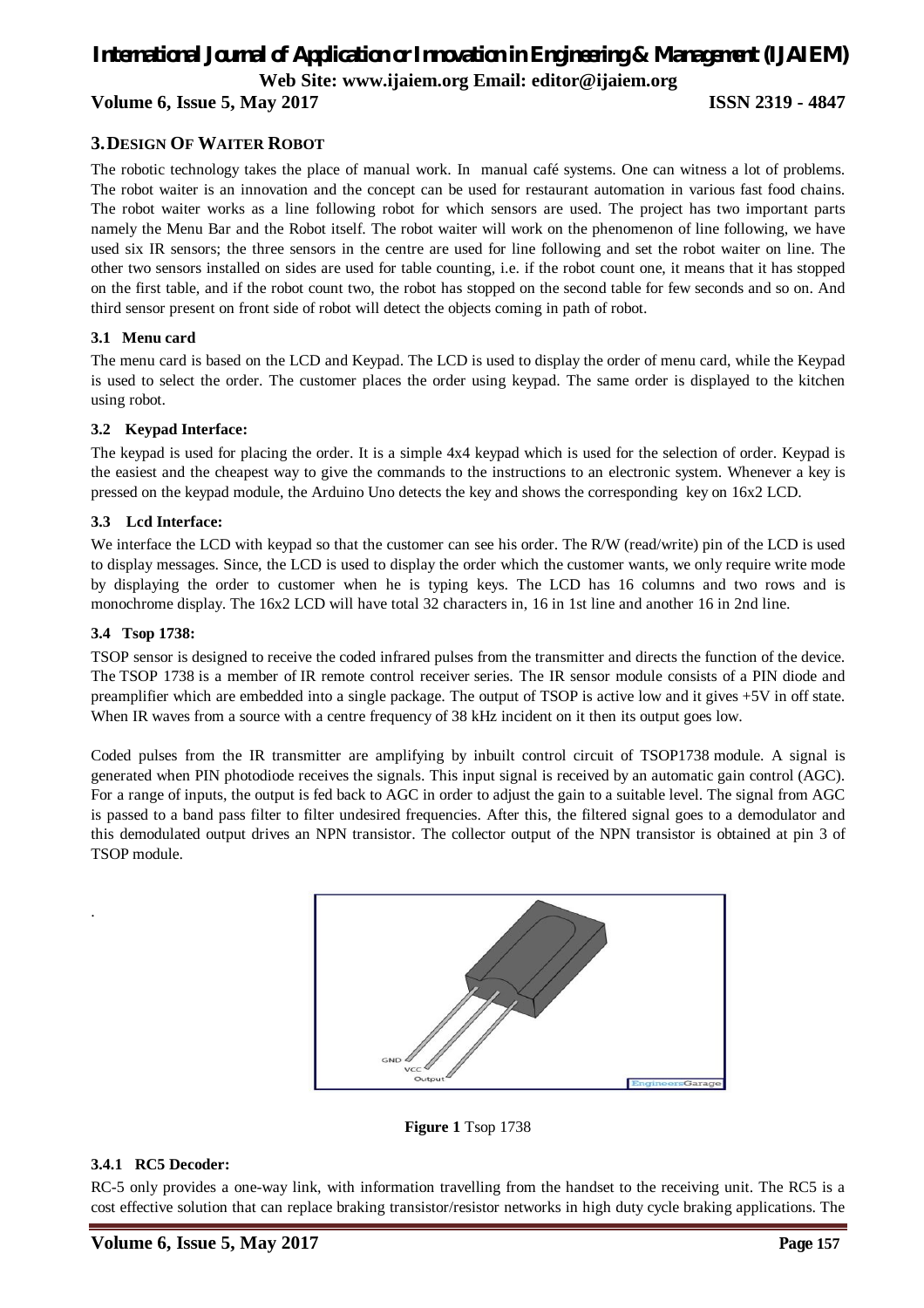## *International Journal of Application or Innovation in Engineering & Management (IJAIEM)* **Web Site: www.ijaiem.org Email: editor@ijaiem.org Volume 6, Issue 5, May 2017 ISSN 2319 - 4847**

RC5 can be sized based on the application, from continuous to intermittent. The RC5 is wired in parallel to the drive and only handles regeneration power.

#### **4.WORKING**

#### **4.1 Flow Chart**



Robot waiter will work on the phenomenon of Line following. Block diagram as shown in figure2, explain our proposed work. we have used three white line sensors and are used for line following and set the waiter robot on line, other two sharp sensors installed on sides are used for table detection. Once the robot is set on the line, now we need to give the command to waiter robot to do the work.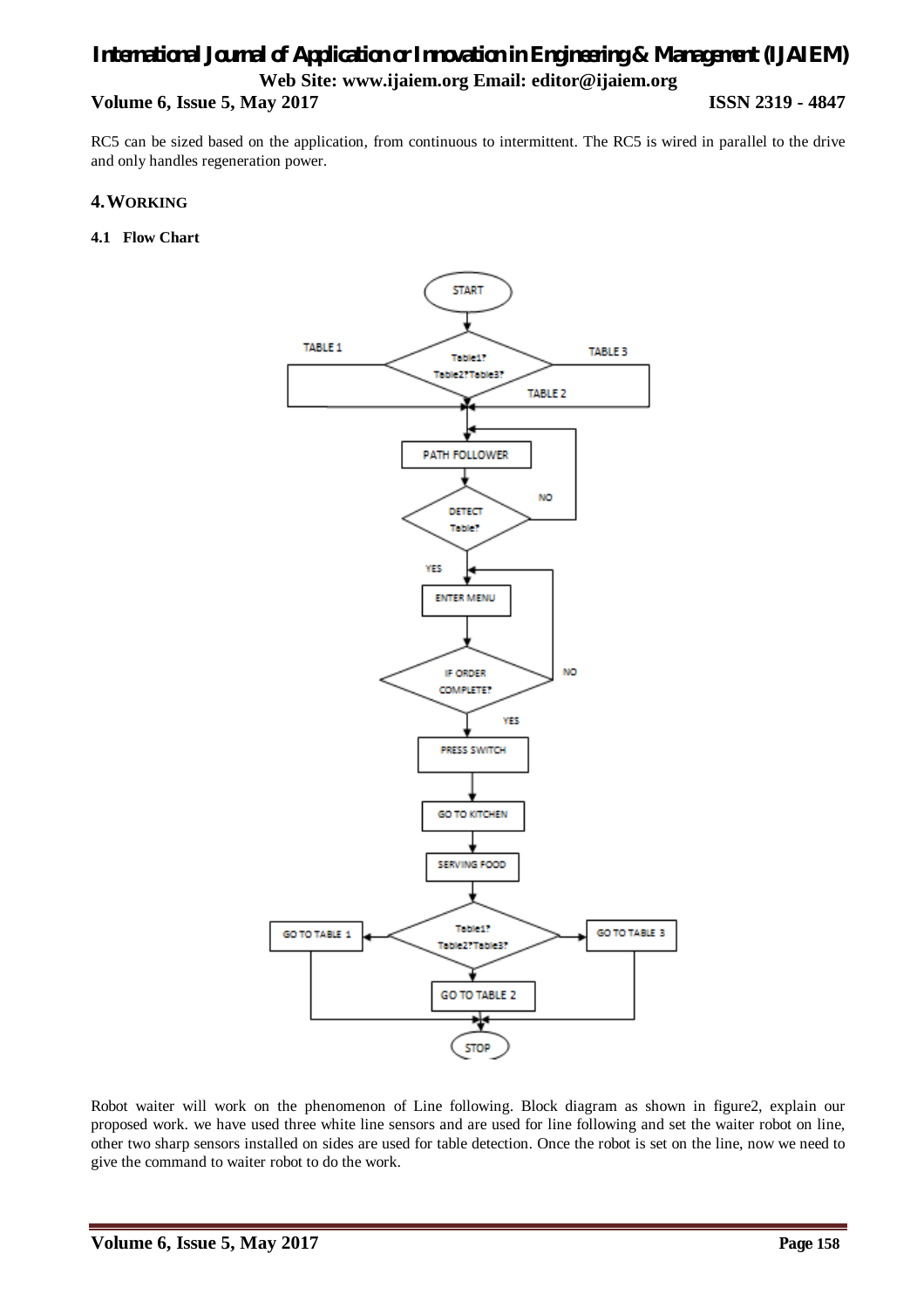## *International Journal of Application or Innovation in Engineering & Management (IJAIEM)* **Web Site: www.ijaiem.org Email: editor@ijaiem.org**

**Volume 6, Issue 5, May 2017 ISSN 2319 - 4847** 



**Figure 2** Waiter Robot Block Diagram

We have used IR remote to give the command to waiter robot. If the command is forTable1 then following operation will take place:

- **a.**Robot take the path for table1, robot will detect the table depending on two side sharp sensor values.
- **b.**Once it reach to table1 robot will stop there, and ask the customer to enter the menu.(ie message will be displayed on lcd as enter the menu)
- **c.** When customer finish the order again message will display on lcd as ,whether customer want to continue ,if no then press NO button on keypad or else continue with giving the order.
- **d.**After finishing the order, ordered menu with quantity will display on lcd after that last message is to press the switch button on waiter Robot.
- **e.** Switch button is to indicate robot that it is done with taking the order and take the path to kitchen.
- **f.** In kitchen robot will give the beep and it will display the ordered menu with quantity and it takes the ordered food and serve to the table1.
- **g.**After that waiter robot will come back to its initial position.

If the command is forTable2 then waiter robot takes the path to table2 and further steps are same as mentioned above. One more possibility is, if there is order from both the table then waiter robot starts from table1 takes the order, at the same time follow the path and takes order from table2 as well and then robot enters into kitchen, takes the food from kitchen and serve to the respective table.

#### **REFERENCES**

- [1] S. Pieskä, M. Luimula, J. Jauhiainen, and V. Spitz, "Social Service Robots in Wellness and Restaurant Applications," Journal of Communication and Computer, vol. 10, pp. 116-123, 2013.
- [2] Waiter Robot solution to restaurant automation M.Asif, M.Sabeel, Mujeeb-ur-Rahman, Z.H. Khan MDSRC-2015proceeding14-15November,2015Wah/Pakistan.
- [3] B. A. Maxwell, L. A. Meeden, N. Addo, L. Brown, P. Dickson, J. Ng, et al., "Alfred: The robot waiter who remembers you," in Proceedings of AAAI workshop on robotics, 1999.